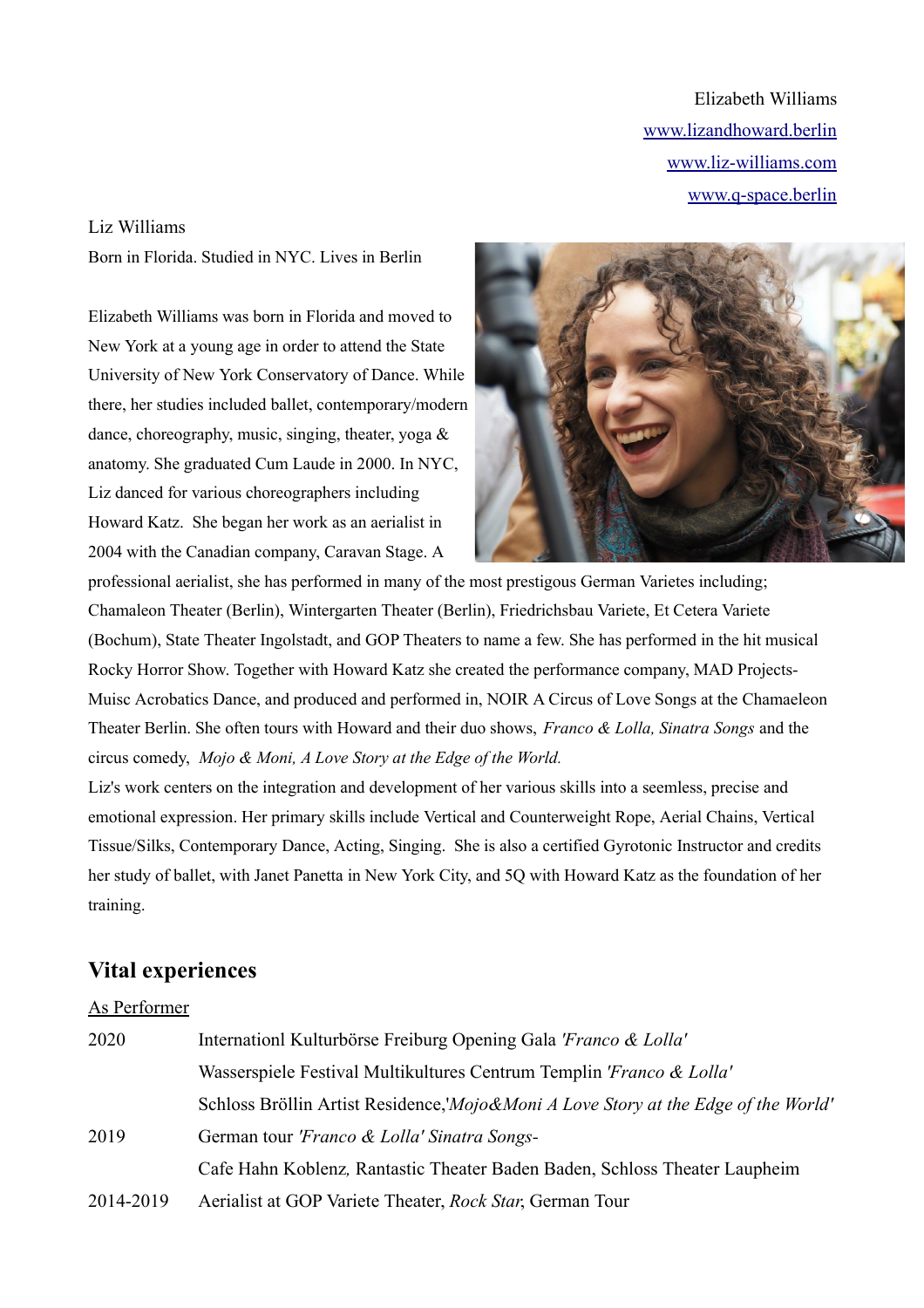| 2016       | Aerialist, Dancer, Actress in <i>Entangled</i> , Apollo Theater Stuttgart          |
|------------|------------------------------------------------------------------------------------|
| 2015       | Aerialist, Dancer, Actress in <i>Entangled</i> at Friedrichsbau Variete, Stuttgart |
| 2015       | NOIR, A Cricus of Love Songs, Chamaeleon Theater Berlin                            |
| 2014-2015  | Aerialist, Actress, Dancer - Krystallpalast Leipzig 'Winterflimmern'               |
| 2013, 2011 | Aerialist-Wintergarten Variete, Berlin 'Forever Young', 'Furioso'                  |
| 2013       | Aerialist musical project with Richard Cameron-Wolf at Totaldobze, Riga Latvia     |
| 2012       | International Variety Festival "Dirk Denzer's Magic Moments", Schweinfurt          |
| 2010       | Aerialist, Dancer, Singer in Rocky Horror Show, Stattstheater Ingolstadt           |
| 2010       | Aeraialist in Winter Variete, Konzert Scheune Calden                               |
| 2008-2009  | Aerialist at Chamaeleon Theater, Berlin, 'My Life'                                 |
| 2006       | Aerialist at Variete Et Cetera                                                     |
| 2004       | Aerialist, Dancer, Actress in 'John Doe', Podewil Theater Berlin                   |
| 2003       | Aerialist, Dancer, Actress in Caravan Stage Company, US Tour                       |
| 2001-2002  | Dancer in Entanglement at Budo Flux, Dance, Martial and Visual Arts, NYC           |
| 1998-2000  | Dancer in ThingsezIsee'm Dance Theater Company, NYC                                |

# As Choreographer

| 2017-2019 | Tui Cruises Berlin-Artistic, Acrobatic, Performance Coach & Choreographer               |
|-----------|-----------------------------------------------------------------------------------------|
| 2016      | Chroeographer at Krystallpalast Variete Leipzig                                         |
| 2015      | Rehearsal Director, Concept, Production for <i>NOIR</i> , <i>A Circus of Love Songs</i> |
| 2012      | Aerial Choreographer at Friedrichstadtpalast "Show Me"                                  |

### As Instructor

|           | 2017-present <i>O Space</i> adult aerial tissue               |
|-----------|---------------------------------------------------------------|
|           | 2018-present <i>Ocircus</i> children's Circus at Space Berlin |
| 2009      | Nomadic College Summer Dance Festival, Hungary                |
| 2004-2005 | CABUWAZI Circus School, Berlin, Germany                       |
| 2004      | Gut Stolzenhagen Sommer Tanz Festival                         |
| 2003      | K77 Studios, Berlin Germany                                   |
| 2001-02   | Gyrotonics on the Hudson, NYC                                 |
| 2001      | Movement Salon, NYC                                           |

# Studies

| 1995-2000 | SUNY Purchase Conservatory of Dance, NY            |
|-----------|----------------------------------------------------|
|           | BFA Dance Performance Cum Laude, merit scholarship |